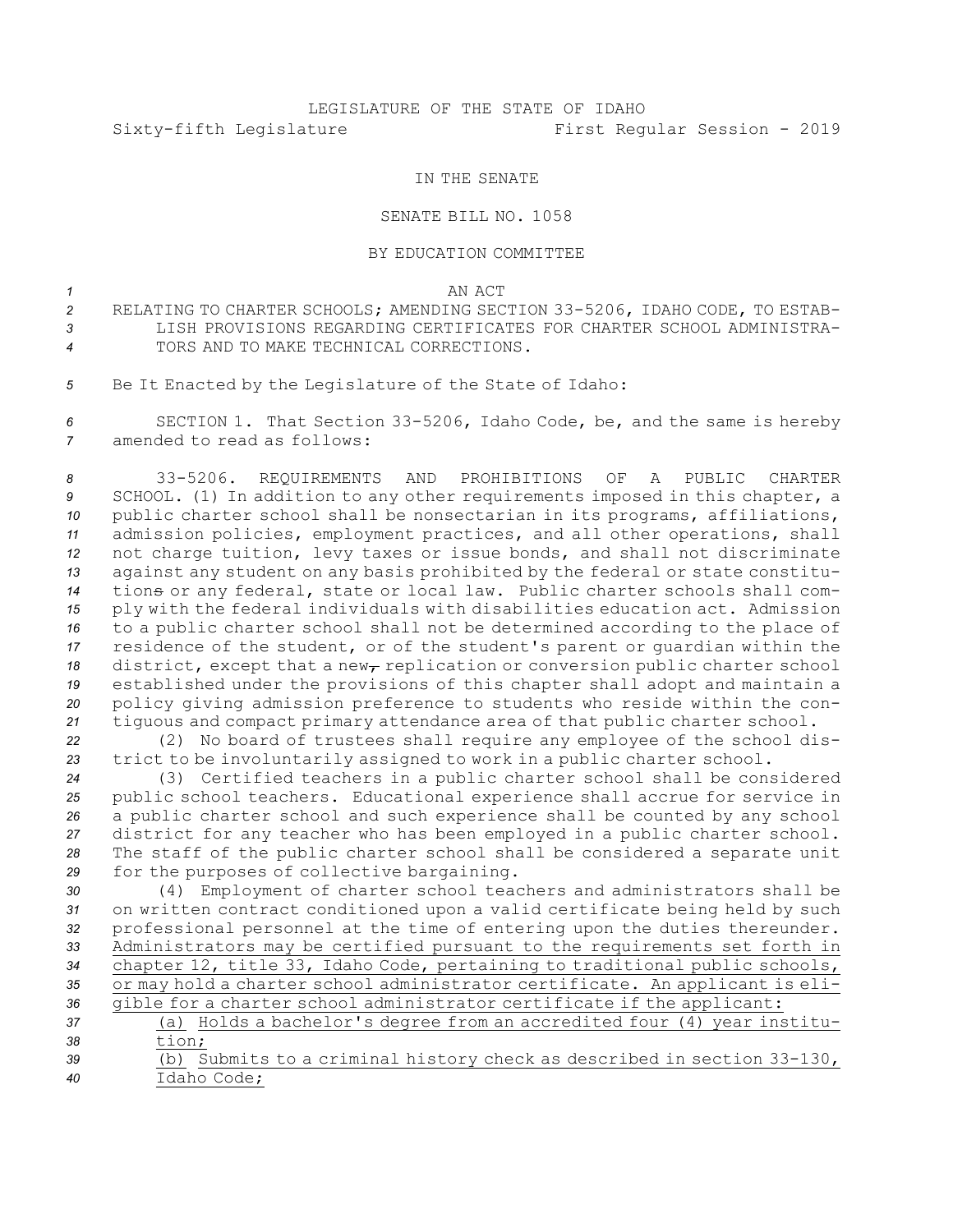(c) Completes <sup>a</sup> course consisting of <sup>a</sup> minimum of three (3) semester credits in the statewide framework for teacher evaluations, which shall include <sup>a</sup> laboratory component; (d) Submits <sup>a</sup> letter from <sup>a</sup> charter school board of directors stating that the board of directors has carefully considered the applicant's candidacy, has chosen to hire the applicant, and is committed to over- seeing the applicant's performance; and (e) Has one (1) or more of the following: (i) Five (5) or more years of experience administering <sup>a</sup> public charter school; (ii) <sup>A</sup> post-baccalaureate degree and <sup>a</sup> minimum of five (5) years of experience in school administration, public administration, business administration, or military administration; (iii) Successful completion of <sup>a</sup> nationally recognized charter school leaders fellowship; or (iv) Five (5) or more years of teaching experience and <sup>a</sup> commit- ment from an administrator at <sup>a</sup> charter school in academic, opera- tional, and financial good standing according to its authorizer's most recent review to mentor the applicant for <sup>a</sup> minimum of one (1) *20* year. <sup>A</sup> charter school administrator certificate shall be valid for five (5) years and renewable thereafter. Administrators shall be subject to oversight by the professional standards commission. Certificates may be revoked pursuant to the provisions of section 33-1208, Idaho Code. Issuance of <sup>a</sup> certificate to any applicant may be refused for such reason as would have constituted grounds for revocation. (5) No board of trustees shall require any student enrolled in the school district to attend <sup>a</sup> public charter school. (6) Authorized chartering entities may establish reasonable pre-open- ing requirements or conditions to monitor the start-up progress of newly approved public charter schools and ensure that they are prepared to open smoothly on the date agreed, and to ensure that each school meets all build- ing, health, safety, insurance and other legal requirements for school *<sup>34</sup>* opening. (7) Each public charter school shall annually submit the audit of its fiscal operations to the authorized chartering entity. (8) <sup>A</sup> public charter school or the authorized chartering entity may enter into negotiations to revise <sup>a</sup> charter or performance certificate at any time. If <sup>a</sup> public charter school petitions to revise its charter or performance certificate, the authorized chartering entity's review of the revised petition shall be limited in scope solely to the proposed revisions. Except for public charter schools authorized by <sup>a</sup> school district board of trustees, when <sup>a</sup> non-virtual public charter school submits <sup>a</sup> proposed char-

 ter revision to its authorized chartering entity and such revision includes <sup>a</sup> proposal to increase such public charter school's approved student enroll- ment cap by ten percent (10%) or more, the authorized chartering entity shall hold <sup>a</sup> public hearing on such petition. The authorized chartering entity shall provide the board of the local school district in which the public charter school is physically located notice in writing of such hearing no later than thirty (30) days prior to the hearing. The public hearing shall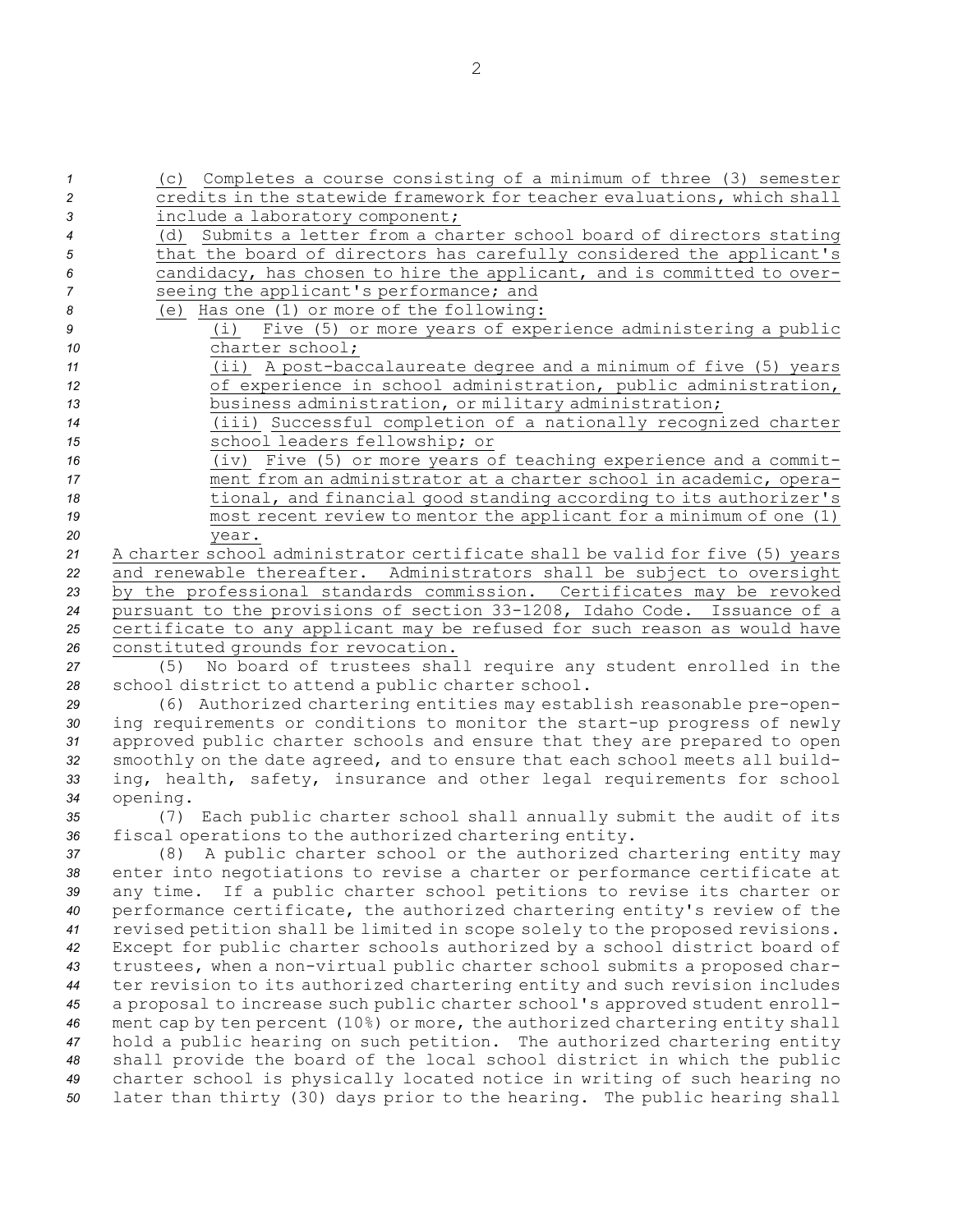include any oral or written comments that an authorized representative of the school district in which the public charter school is physically located may provide regarding the impact of the proposed charter revision upon the school district. Such public hearing shall also include any oral or written comments that any petitioner may provide regarding the impact of the pro-posed charter revision upon such school district.

 (9) When <sup>a</sup> charter is nonrenewed pursuant to the provisions of section 33-5209B, Idaho Code, revoked pursuant to section 33-5209C, Idaho Code, or the board of directors of the public charter school terminates the charter, the assets of the public charter school remaining after all debts of the pub- lic charter school have been satisfied must be returned to the authorized chartering entity for distribution in accordance with applicable law.

*<sup>13</sup>* (10) Public charter schools may contract with educational services *<sup>14</sup>* providers subject to the following provisions:

 (a) Educational services providers, whether for-profit or nonprofit, shall be third-party entities separate from the public charter schools with which they contract. Educational services providers shall not be considered governmental entities.

 (b) No more than one-third (1/3) of the public charter school's board membership may be comprised of nonprofit educational services provider representatives. Nonprofit educational services provider repre- sentatives may not be employees of the public charter school or the educational services provider and may not hold office as president or treasurer on the public charter school's board. For-profit educational services providers may not have representatives on the public charter school's board of directors.

*<sup>27</sup>* (c) Public charter school board of director members shall annually dis-*<sup>28</sup>* close any existing and potential conflicts of interest, pecuniary or *<sup>29</sup>* otherwise, with affiliated educational services providers.

*<sup>30</sup>* (d) Charter holders shall retain responsibility for academic, fiscal *<sup>31</sup>* and organizational operations and outcomes of the school and may not re-*<sup>32</sup>* linquish this responsibility to any other entity.

*<sup>33</sup>* (e) Contracts must ensure that school boards retain the right to termi-*<sup>34</sup>* nate the contract for failure to meet defined performance standards.

 (f) Contracts must ensure that assets purchased by educational ser- vices providers on behalf of the school, using public funds, shall remain assets of the school. The provisions of this paragraph shall not prevent educational services providers from acquiring assets using revenue acquired through management fees.

 (g) Charter holders shall consult legal counsel independent of the party with whom they are contracting for purposes of reviewing the school's management contract and facility lease or purchase agreements to ensure compliance with applicable state and federal law, including requirements that state entities not enter into contracts that obligate them beyond the terms of any appropriation of funds by the state legis-*46* lature.

*<sup>47</sup>* (h) Charter holders must ensure that their facility contracts are sepa-*<sup>48</sup>* rate from any and all management contracts.

*<sup>49</sup>* (i) Prior to approval of the charter petition indicating the school *<sup>50</sup>* board's intention to contract with an educational services provider,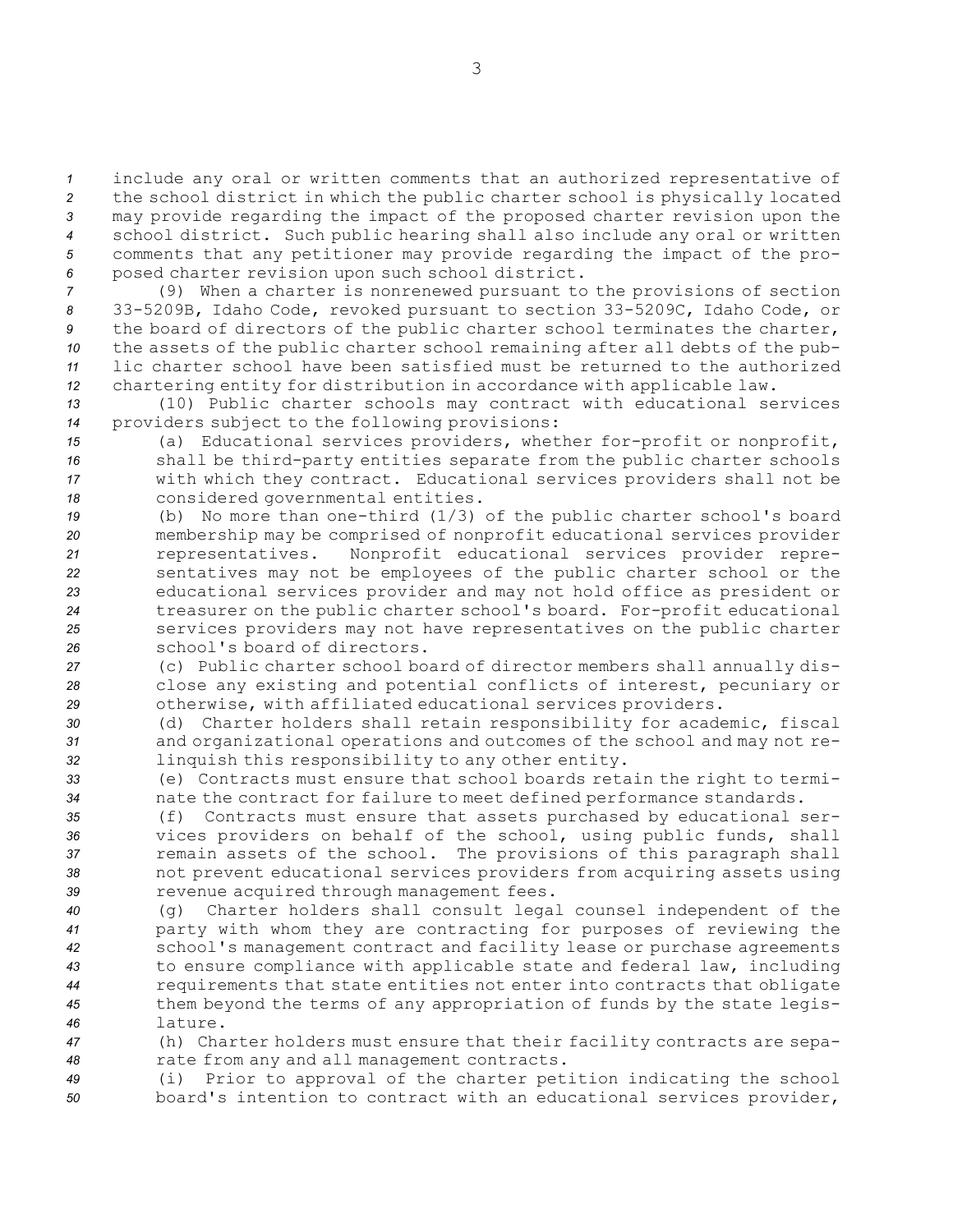authorized chartering entities shall conduct <sup>a</sup> thorough evaluation of the academic, financial and organizational outcomes of other schools that have contracted with the educational services provider and evi- dence of the educational services provider's capacity to successfully grow the public charter school while maintaining quality management and instruction in existing schools. (11) Admission procedures, including provision for overenrollment,

*<sup>8</sup>* shall provide that the initial admission procedures for <sup>a</sup> new public charter *<sup>9</sup>* school or replication public charter school will be determined by lottery or *<sup>10</sup>* other random method, except as otherwise provided herein.

 (a) If initial capacity is insufficient to enroll all pupils who submit <sup>a</sup> timely application, then the admission procedures may provide that preference shall be given in the following order: first, to children of founders, provided that this admission preference shall be limited to not more than ten percent (10%) of the capacity of the public charter school; second, to siblings of pupils already selected by the lottery or other random method; third, to pupils seeking to transfer from an- other Idaho public charter school at which they have been enrolled for at least one (1) year, provided that this admission preference shall be subject to an existing written agreement for such preference between the subject charter schools; fourth, to students residing within the primary attendance area of the public charter school; and fifth, by an equitable selection process such as <sup>a</sup> lottery or other random method. If so stated in its petition, <sup>a</sup> new public charter school or replication public charter school may include the children of full-time employees of the public charter school within the first priority group subject to the limitations therein. Otherwise, such children shall be included in the highest priority group for which they would otherwise be eligible.

 (b) If capacity is insufficient to enroll all pupils who submit <sup>a</sup> timely application for subsequent school terms, then the admission procedures may provide that preference shall be given in the following order: first, to pupils returning to the public charter school in the second or any subsequent year of its operation; second, to children of founders, provided that this admission preference shall be limited to not more than ten percent (10%) of the capacity of the public charter school; third, to siblings of pupils already enrolled in the public charter school; fourth, to pupils seeking to transfer from another Idaho pub- lic charter school at which they have been enrolled for at least one (1) year, provided that this admission preference shall be subject to an existing written agreement for such preference between the subject charter schools; fifth, to students residing within the primary at- tendance area of the public charter school; and sixth, by an equitable selection process such as <sup>a</sup> lottery or other random method. There shall be no carryover from year to year of the list maintained to fill vacan- cies. <sup>A</sup> new lottery shall be conducted each year to fill vacancies that become available. If so stated in its petition, <sup>a</sup> public charter school may include the following children within the second priority group subject to the limitations therein:

*<sup>49</sup>* (i) The children of full-time employees of the public charter *50* school; and